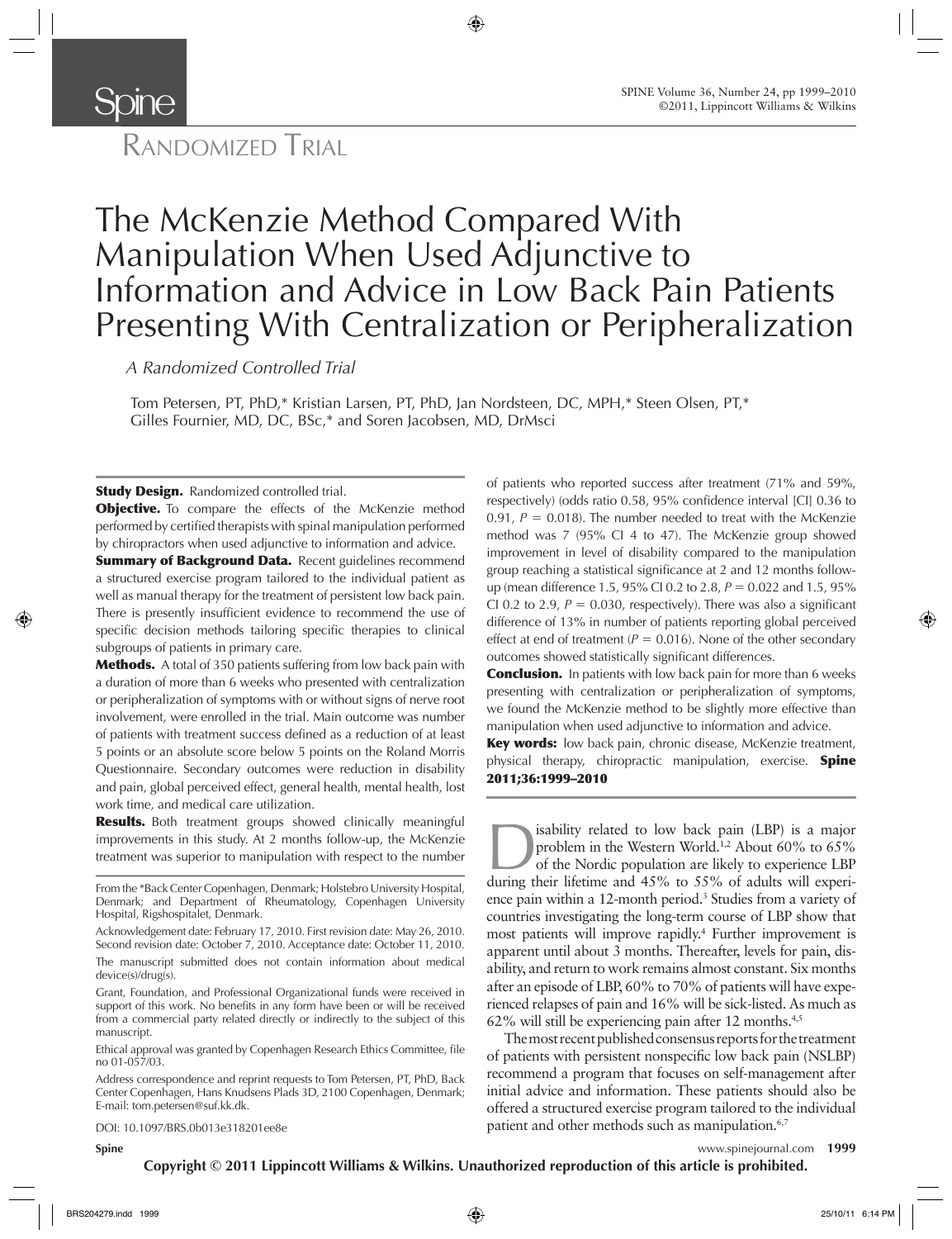Previous studies have compared the effect of the McKenzie method, also called Mechanical Diagnosis and Therapy (MDT), with that of manipulation in mixed populations of patients with acute and subacute symptoms of NSLBP and found no difference in outcome.<sup>8,9</sup>

Recently, the need for studies testing the effect of treatment strategies for diagnostic subgroups of patients with NSLBP in primary care has been emphasized $10-12$  based on the hypothesis that subgrouping methods improve decision-making toward the most effective management strategies. Although initial data show promise, there is presently insufficient evidence to recommend the use of specific decision methods tailoring specific therapies in primary care.<sup>7</sup>

Three randomized studies have tested the effects of the McKenzie method *versus* spinal manipulation in a subgroup of patients with predominantly acute or subacute NSLBP that responded favorably to end range motions during physical examination.<sup>13-15</sup> The conclusions drawn from these studies were not in concurrence and they were limited by a low methodologic quality. To pursue the idea of subgrouping further, we wanted to focus on a more homogeneous clinical subgroup of patients by the inclusion of patients with NSLBP characterized by centralization or peripheralization of symptoms during physical examination. To control for the benign natural course of LBP in the early phases, patients with persistent pain were targeted. In addition, we wanted to increase the relevance of the study for daily practice by incorporating the latest recommendations regarding self-management in both the treatment arms.

The objective of this study was to compare the effects of the McKenzie method with those of spinal manipulation when used adjunctive to information and advice in a clinical subgroup of patients with LBP of more than 6 weeks duration.

## **MATERIALS AND METHODS**

### **Patients**

We recruited patients from September 2003 to May 2007 at a primary care specialist center in Copenhagen, Denmark. Patients were referred from primary care physicians for treatment of persistent LBP. Eligible patients were between 18 and 60 years of age, suffering from LBP with or without leg pain for a period of more than 6 weeks, able to speak and understand the Danish language, and with a presentation of clinical signs of disc-related symptoms. Signs of discrelated symptoms were identified during initial screening if the patient fulfilled the clinical criteria for centralization or peripheralization of symptoms with or without signs of nerve root involvement as defined by the Petersen/Laslett classification.<sup>16</sup> Centralization is defined as the abolition of symptoms in the most distal body area and peripheralization is defined as the production of symptoms in a more distal body area. These criteria have previously been found to have acceptable degree of intertester reliability (Kappa value 0.64) and construct validity (likelihood ratio 6.9) using a positive discography as reference standard.<sup>17,18</sup> Patients were excluded if they were free of symptoms at the day of inclusion, demonstrated positive nonorganic signs, $19$  or if serious pathology was suspected based on physical examination and/or magnetic resonance imaging, that is, severe nerve root involvement (disabling back or leg pain in combination with progressive disturbances in sensibility, muscle strength, or reflexes), osteoporosis, severe spondylolisthesis, fracture, inflammatory arthritis, cancer, or referred pain from the viscera. Other exclusion criteria were application for disability pension, pending litigation, pregnancy, comorbidity, recent back surgery, language problems, or problems with communication including abuse of drugs or alcohol.

#### **Treatment Allocation and Treatment**

The initial screening was performed before randomization by a physical therapist with a diploma in the MDT examination system based on reliability studies.<sup>17,20</sup> The examiner was unaware of treatment assignment and the screening was conducted without talking about therapeutic possibilities.

After baseline measures were obtained, randomization was carried out by a computer-generated list of random numbers in blocks of 10 using sealed envelopes. A secretary who was not involved in the study prepared opaque, sequentially numbered envelopes indicating one of the two treatments. The practitioners performing the interventions had no knowledge of the results of the initial screening. Blinding of the practitioners in one group to the treatment given in the other group was not possible. For both interventions, however, practitioner preference bias was minimized by choosing therapists and chiropractors who strongly believed in the treatments that they performed.

The McKenzie treatment was planned individually after the therapist's pretreatment physical assessment.<sup>21</sup> Manual vertebral mobilization techniques including high velocity thrust were not allowed. An educational booklet describing self care<sup>22</sup> or a "lumbar roll" for correction of the seated position was sometimes provided to the patient at the discretion of the therapist. All three therapists performing the treatment had passed a credential examination in the McKenzie method.

In the spinal manipulation treatment, all types of manual techniques including vertebral mobilization and high velocity thrust as well as myofascial trigger-point massage were used. The choice of technique, or combination of techniques, was at the discretion of the chiropractor dependent of the results of their pretreatment physical assessment. General mobilizing exercises, that is, self-manipulation, alternating lumbar flexion/extension movements, and stretching, were allowed but not specific exercises in the directional preference. An inclined wedged pillow for correction of the seated position was available to the patients if the chiropractor believed this to be indicated. Spinal manipulation was performed by three chiropractors with several years of clinical experience in this type of treatment.

In both treatment groups, patients were informed thoroughly of the results of the physical assessment, the benign course of back pain, and the importance of remaining physically active. Guidance on proper back care was also

**2000** www.spinejournal.com November 2011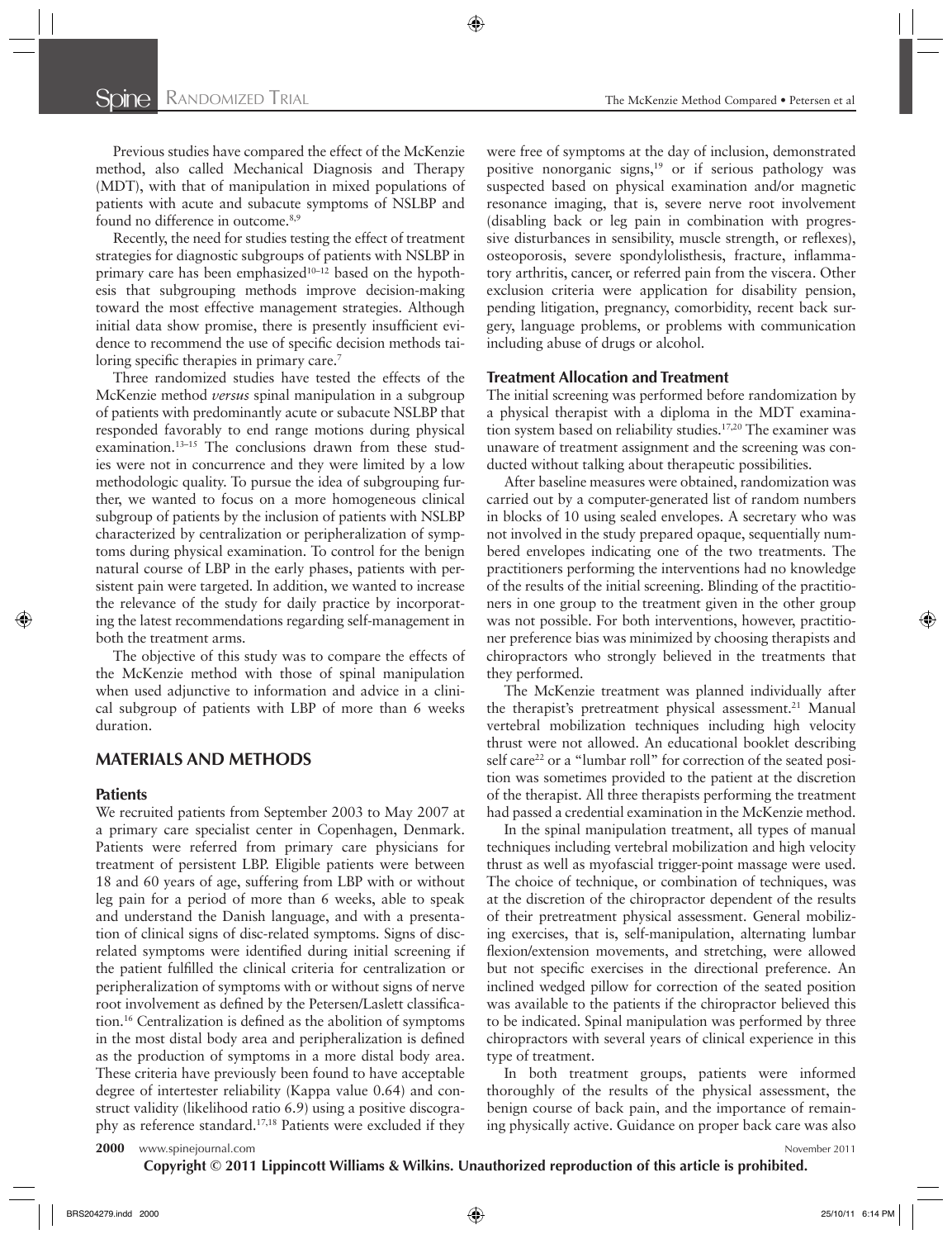given. In addition, all patients were provided with a Danish version of "The Back Book," which previously has been shown to have beneficial effect on patients' beliefs about back pain. 23 A maximum of 15 treatments for a period of 12 weeks were given. If considered necessary by the treating clinician, instruction in stabilizing and strengthening home exercises was provided at the end of the treatment period. All patients were educated in an individual program of self-administered mobilizing, stretching, stabilizing, and/or strengthening exercises chosen by their physical therapist or chiropractor depended on the treatment goals. Patients were instructed to continue the exercises at home or at a gym for a minimum of 2 months after completion of the treatment at the back center. Because the patients suffered from persistent LBP we expected this period of self-administered exercises to be necessary for the patients to experience the full effect of the intervention. Patients were encouraged not to seek any other kind of treatment for the 2 months period of self-administered exercises.

#### **Outcome Measures**

The main outcome measure was proportion of patients reporting success at 2 months follow-up. Treatment success was defined as a reduction of at least 5 points or an absolute score below 5 points on the 23-item modified Roland Morris Disability Questionnaire (RMDQ).<sup>24</sup> A validated Danish version of RMDQ was used.<sup>25</sup> The definition of treatment success was based on the recommendations by others.<sup>26,27</sup>

Secondary outcome measures were treatment success at other follow-ups as well as measures of changes in RMDQ at all follow-ups.

Other outcome measures were changes in pain,<sup>28</sup> global perceived effect, $29$  quality of life, $30$  days with reduced activity,<sup>31</sup> return-to-work, satisfaction with treatment, and use of health care after the completion of treatment.

Follow-up assessment was carried out by a secretary blinded to treatment allocation at the end of treatment, after 2 months, and 1-year post-treatment.

#### **Sample Size**

We calculated that 169 participants per group would be required to detect a between-group difference of 15%  $(P<sub>0</sub> = 35%)$  in proportions of patients reporting success on the main outcome variable with 80% power and a 5% risk of type 1 error, or in total 380 patients allowing for 10% loss to follow-up. Recommendations regarding a minimum clinically important difference in proportions of patients with treatment success in this patient population are lacking. Therefore, the estimated 15% between-group difference was made by consensus among the practitioner who participated in the study when they were asked the question: what would you require the difference to be if it would make you consider using the results in clinical decision making?

#### **STATISTICAL ANALYSES**

**Spine** www.spinejournal.com **2001** Intention-to-treat analysis was performed on all participants in the study. The analysis plan was agreed in advance

by the trial management group. A statistician who had no knowledge of the randomization code performed all analyses and interpretations of results were made by the whole trial management group blinded to treatment allocation.

In addition to the measure of treatment success defined as a absolute reduction of at least 5 points on RMDQ, we performed a sensitivity analysis using a relative minimal clinical important difference of 30% recommended by some authors.<sup>32,33</sup>

Most commonly, patients seek treatment when their symptoms are at their peak. Consequently symptoms can be expected to decrease toward its characteristic level when the next measure is performed.<sup>34,35</sup> The effect of this phenomenon, known as Regression to The Mean, can be reduced by taking serial measures and calculating the average value as the "true baseline." In this study, the true baseline score on the secondary outcome variable RMDQ was calculated as the mean from two measures taken over an average period of 16 days.

The between-group analyses on the dichotomous variables were performed based on the  $\chi^2$  test and calculation of odds ratios. Continuous or discrete variables were compared using the Student *t* test or Mann-Whitney *U* test. The mean or median was used as an index of localization, and standard deviation or 10% percentiles as an index of dispersion. Multivariate analyses were performed to examine the influence of the following baseline covariates on main and secondary outcomes: disability score, gender, radiating pain below the knee, on sick leave, and classified as reducible disc syndrome (centralization of symptoms). For the main dichotomous outcome, treatment success, a logistic regression analysis was used, and for the main continuous outcome, RMDQ, multiple regression analysis was used. A secondary analysis combining the three follow-up points was performed by means of repeated measures analysis of variance (ANOVA). Finally, interaction in  $2 \times 2 \times 2$  tables was tested by the Breslow-Day Test with the last score carried forward for subjects with missing 2 months RMDQ scores.

#### **RESULTS**

After exclusion of otherwise ineligible patients, 574 patients were screened for a possible disc syndrome (Figure 1) and 307 (53%) of those showed centralization, labeled "educible Disc Syndrome" and 43 (7%) showed peripheralization, labeled "Irreducible Disc Syndrome" (Table 1). Baseline characteristics were similar for the two treatment groups except for the fact that statistically significant more patients were on sick leave in the McKenzie group (Table 1). This variable was included as a covariate in multivariate analyses. The Regression to The Mean analysis among all patients showed a minimal change in disability across two baseline measures (mean difference −0.49, 95% CI −0.81 to −0.17, *P* = 0.02).

The trial population had predominantly chronic LBP. The mean duration of symptoms in the treatment groups was 97 and 94 weeks, respectively. Mean disability level on the 23-item version of RMDQ was slightly higher than reported in a similar study population in primary care. 36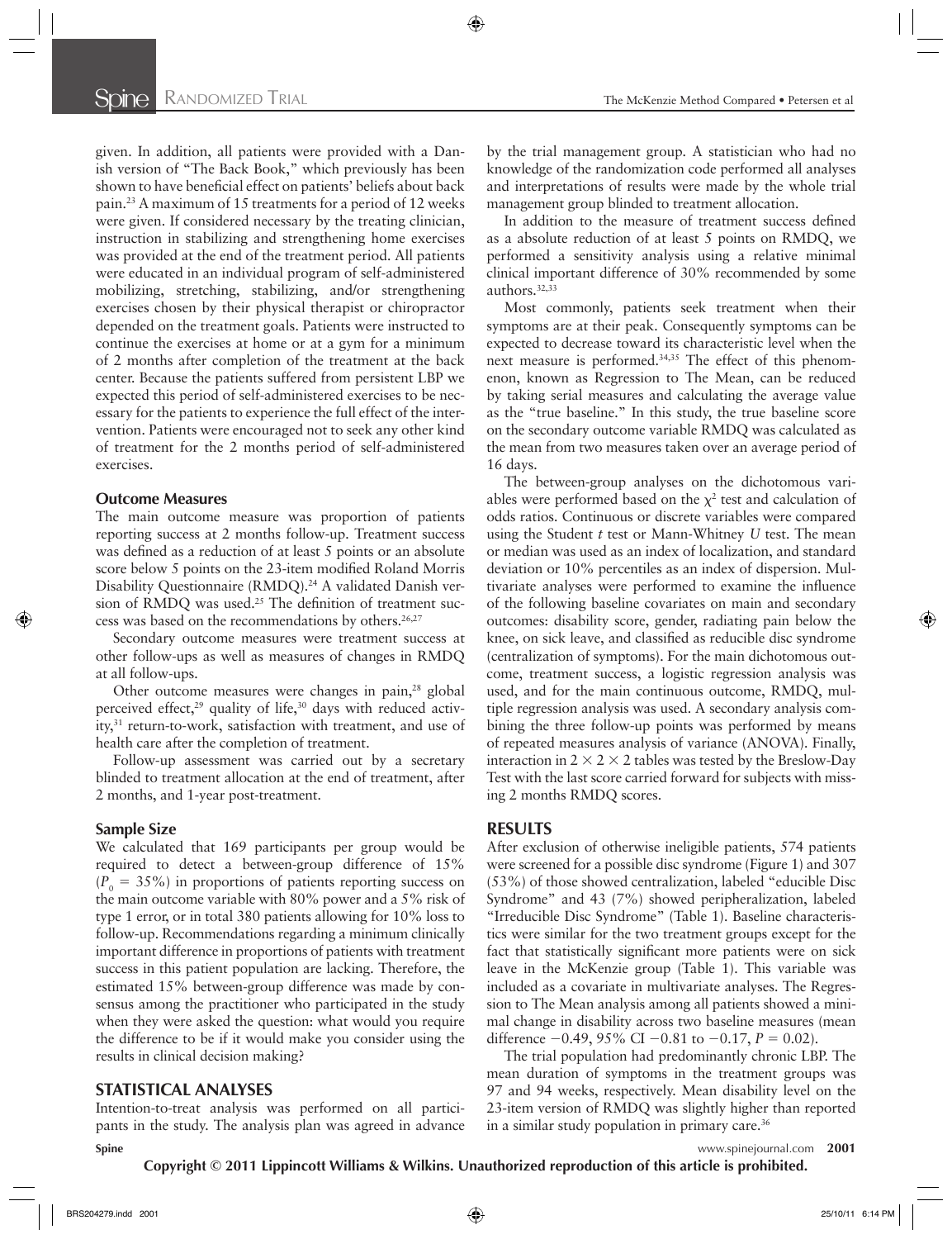

Figure 1. Flow of participants through the trial.

# **OUTCOMES**

In both treatment groups, about half of the patients reported success and a reduction in mean disability above 50% at end of treatment (Table 3). These treatment responses were maintained at follow-up after 2 months and 1 year. A statistically significant larger proportion of patients withdrew or was excluded during treatment in the manipulation group, mainly for reasons likely to be related to lack of treatment effect (43 patients in the manipulation group *vs.* 28 in the McKenzie group) (Table 2).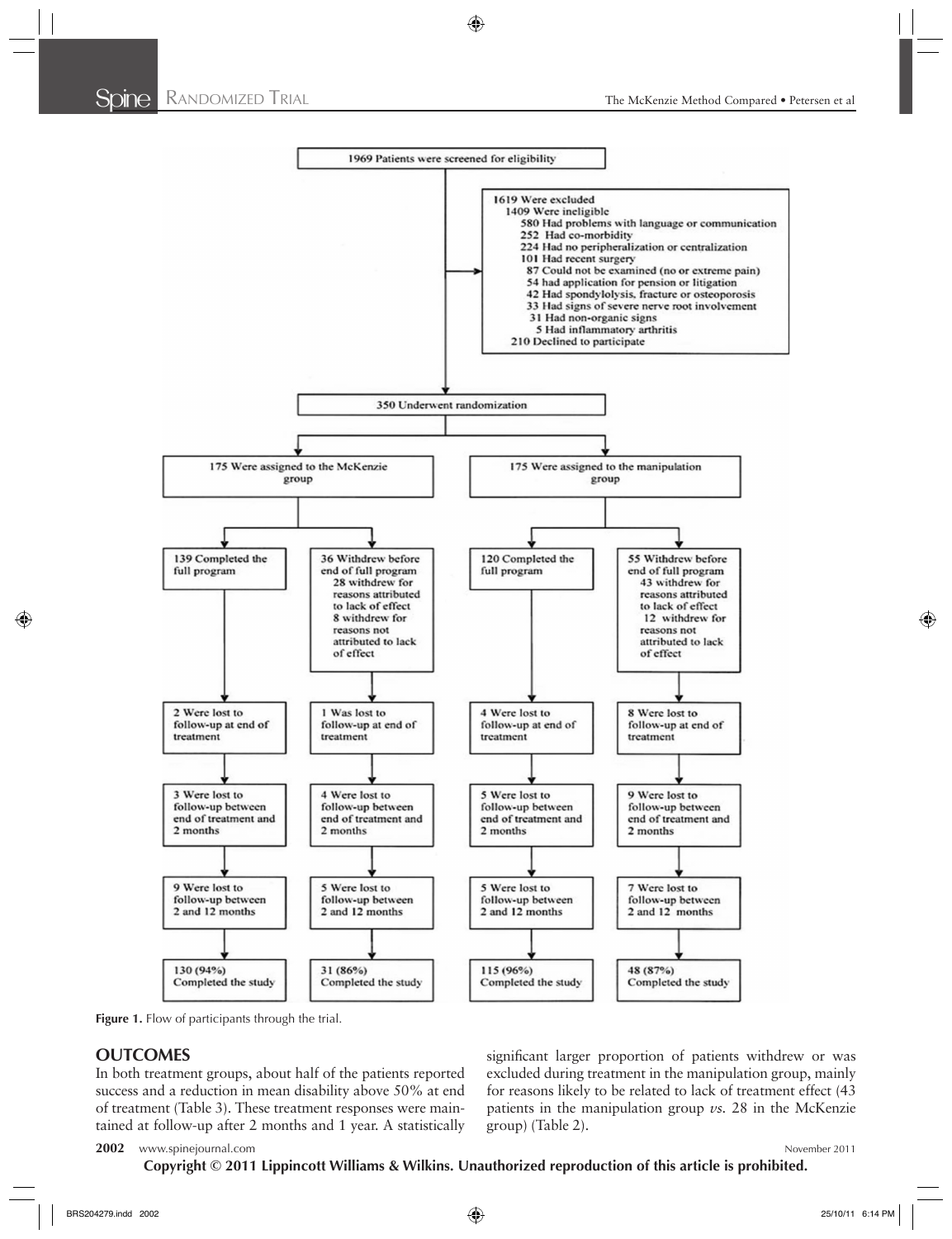| <b>Treatment Groups</b>                                     |                                     |                                        |                  |
|-------------------------------------------------------------|-------------------------------------|----------------------------------------|------------------|
| <b>Variable</b>                                             | <b>McKenzie Group,</b><br>$n = 175$ | <b>Manipulation group</b><br>$n = 175$ | $\boldsymbol{P}$ |
| Sex, number females                                         | 103 (59%)                           | 92 (53%)                               | 0.237            |
| Age (yr)                                                    | 38 (10.4)                           | 37(9.4)                                | 0.623            |
| Body mass index                                             | 25(4.3)                             | 26(4.4)                                | 0.424            |
| Number of smokers                                           | 76 (43%)                            | 75 (43%)                               | 0.914            |
| Work load, median (10%; 90% percentiles)*                   | 5(1,9)                              | 4(1;8)                                 | 0.165            |
| Leisure activities, median (10%; 90% percentiles)+          | 1(1;3)                              | 2(1,4)                                 | 0.926            |
| Number on sick leave                                        | 65 (37%)                            | 47(27%)                                | 0.039            |
| Work absence duration in weeks                              | 23 (47.9)                           | 21(45.3)                               | 0.938            |
| Symptom duration in weeks                                   | 97 (230)                            | 94 (181)                               | 0.666            |
| Number with symptoms below knee level                       | 88 (50%)                            | 102 (58%)                              | 0.133            |
| Number with signs of nerve root involvement#                | 18 (10%)                            | 18 (10%)                               | 1.000            |
| Number with reducible/irreducible disc syndrome§            | 151/24 (86%/14%)                    | 156/19 (89%/11%)                       | 0.416            |
| Disability                                                  | 13(4.8)                             | 13(5.0)                                | 0.746            |
| Back and leg pain                                           | 30 (11.2)                           | 29 (11.3)                              | 0.746            |
| General health**                                            | 67(19.8)                            | 65 (18.6)                              | 0.291            |
| Mental health++                                             | 65 (20.4)                           | 65 (19.3)                              | 0.581            |
| Expectations to improvement, median (10%;90% percentiles)## | 8(4.5;10)                           | 7(5;10)                                | 0.507            |

**TABLE 1. Comparison of Baseline Characteristics and Treatment Information for Patients in the Two** 

*Note: Values are means (standard deviations) unless stated otherwise.* 

*\*Measured on an 11-point box scale. 0 indicates very physically demanding; 10, not at all physically demanding.* 

*†Measured on a 4-point Likert scale rating usual participation in physical activities, 1* = *no physical activities to 4* = *high load activities several times per week.* 

*‡Positive straight leg raise test of less than 60 degrees that reproduced leg pain and the detection of diminished refl ex, sensory disturbances and/or muscle weakness in a myotomal or dermatomal pattern.* 

§Reducible disc syndrome indicates centralization of symptoms. Irreducible disc syndrome, peripheralization of symptoms. Classified during initial screening.

*¶Average of two baseline measures. Scored on modified Roland Morris Disability Questionnaire (0–23 points).* 

*The back and leg pain questionnaire included three separate 11-point box scales comprising the following items: LBP at the moment, the worst LBP within the past 2 weeks, and the average level of LBP within the last 2 weeks. These summed to a total score ranging from 0 points (no back or leg pain at all) to 60 points (worst possible back and leg pain on all items).* 

*\*\*Scored on Short Form 36 general health perceptions scale (0–100).* 

*††Scored on Short Form 36 mental health scale (0–100).* 

*‡‡Scored after the second treatment on a 11-point box scale. 0 indicates I expect no improvement at all; 10, I am certain that I will improve.* 

### **Post-treatment**

There was a statistically significant difference of 13% in favor of the McKenzie group regarding number of patients who reported global perceived effect at end of treatment (Table 3). The number needed to treat (NNT) with the McKenzie method was 8 (95% CI 4 to 40) meaning that for every 8 patients, one would have success with the McKenzie method who would not have achieved this response with manipulation. No other statistically significant differences were observed.

### **Follow-up at 2 Months**

There was a statistically significant difference of 12% in favor of the McKenzie group regarding number of patients who

reported treatment success at 2 months follow-up (Table 3). The NNT with the McKenzie method was 7 (95% CI 4 to 47).

The McKenzie group showed a reduction of 1.5 point (95% CI 0.2 to 2.8) in level of disability compared to the manipulation group. No other statistically significant differences were observed.

### **Follow-up at 12 Months**

The McKenzie group showed a reduction 1.5 point (95% CI 0.2 to 2.9) in level of disability compared to the manipulation group (Table 3). No other statistically significant differences were observed.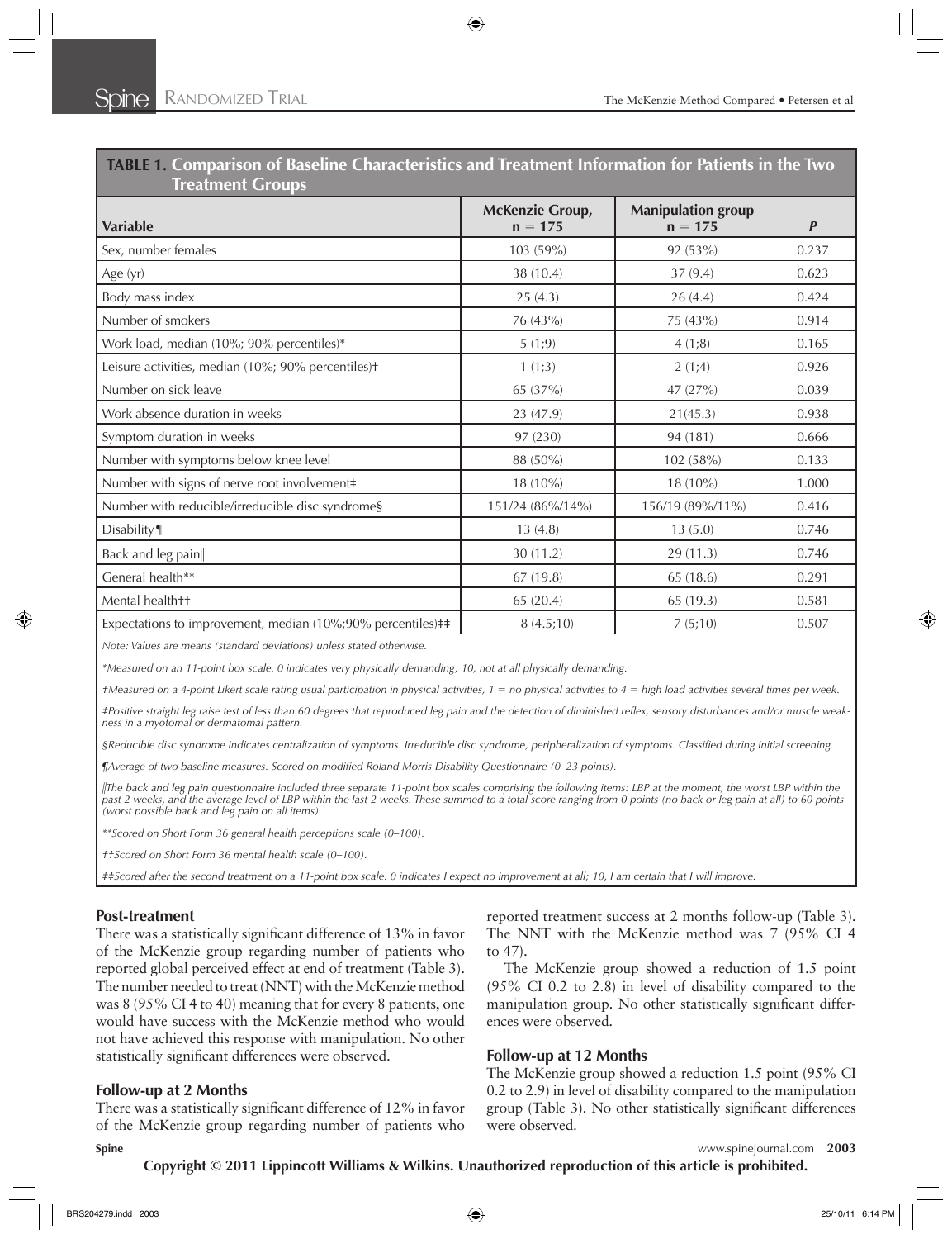| <b>TABLE 2. Comparison of Withdrawal Characteristics and Information Regarding Course of Treatment</b>                           |                                     |                                         |                                            |
|----------------------------------------------------------------------------------------------------------------------------------|-------------------------------------|-----------------------------------------|--------------------------------------------|
| Characteristic                                                                                                                   | <b>McKenzie</b><br>Group, $n = 175$ | <b>Manipulation</b><br>Group, $n = 175$ | P Values Difference<br>$(95\% \text{ Cl})$ |
| No. of withdrawals, any reason ( $n = 91$ , 26%)*                                                                                | 36                                  | 55                                      | 0.021                                      |
| No. of withdrawals, reasons (1-10)                                                                                               |                                     |                                         | 0.700                                      |
| 1. Referred for surgical evaluation                                                                                              | 5                                   | 9                                       |                                            |
| 2. Referred for diagnostics evaluation                                                                                           | 1                                   | 4                                       |                                            |
| 3. Referred for differential diagnostics                                                                                         | 1                                   | 3                                       |                                            |
| 4. Comorbidity                                                                                                                   | $\overline{4}$                      | $\overline{4}$                          |                                            |
| 5. Change in medication                                                                                                          | $\mathbf{1}$                        | $\Omega$                                |                                            |
| 6. Transferred to other physical treatment                                                                                       | 10                                  | 9                                       |                                            |
| 7. Practical obstacles (working ours, etc.)                                                                                      | 3                                   | 3                                       |                                            |
| 8. Patient decision                                                                                                              | 10                                  | 18                                      |                                            |
| 9. Problems with communication                                                                                                   | $\theta$                            |                                         |                                            |
| 10. Other                                                                                                                        | $\mathbf{1}$                        | 4                                       |                                            |
| No. of withdrawals, reasons related (1,2,3,5,6,8)/unrelated<br>(4,7,9,10) to lack of effect during treatment +                   | 28/8                                | 43/12                                   | 0.964                                      |
| Treatment duration in days mean (SD)                                                                                             | 67.5(25.4)                          | 60.5 (38.0)                             | $0.044 - 7.0 (-0.2$ to $-13.8)$            |
| Treatments given mean (SD)                                                                                                       | 7.9(3.5)                            | 7.1(3.9)                                | $0.031 - 0.9$ (-0.8 to -1.6)               |
| *By decision from the study group.<br>flnformation gathered by the participating physical therapists, chiropractors, or doctors. |                                     |                                         |                                            |

### **Follow-up from Baseline to 12 Months Follow-up**

The results from a secondary analysis by means of repeated measurement ANOVA revealed a reduction from baseline to the three follow-ups in the McKenzie group of 6.5 (SD 5.9), 6.8 (SD 5.9), and 7.1 (SD 6.1) and in the manipulation group of 5.9 (SD 5.9), 5.3 (SD 6.0), and 5.5 (SD 6.5); F = 2.71,  $P = 0.045$ .

### **Supplementary Analyses**

Neither the sensitivity analysis defining success as a  $30\%$ reduction in disability nor the analyses of covariance adjusting for five baseline variables changed the results markedly  $(Table 3)$ .

# *Post Hoc* **Test for Interaction**

Centralization/peripheralization at initial screening had no statistical significant influence on the association between treatment group and success rate (Table 4).

# **DISCUSSION**

In both the McKenzie and the manipulation group, longterm improvements were observed. Although between-group differences were not particularly large at all follow-ups, the McKenzie method appeared to be the more favorable method of treatment. The sensitivity analysis showed that the results were robust and the between-group differences remained after adjustment for predefined prognostic variables. The difference in number of patients reporting success after treatment was

slightly below the predefined clinical relevant level of 15% and furthermore the difference in reduction of disability was below the 2.5 points recommended by others.<sup>26</sup>

Number of patients with treatment success was chosen as the main outcome measure in this trial based on the belief that clinicians need to be able to tell patients what their chances are of obtaining a specific outcome. The reports of mean improvement are useful, but around every mean value there will be patients who fare better than the mean and those who fare worse. In our definition of treatment success, we used a strict definition of minimal clinical important difference on RMDQ in the upper end of the recommended interval from 2.5 to 5 points.<sup>26</sup> A lack of a nontreatment control group in this study means that conclusions cannot be drawn as to whether our results can be explained by the natural history of back pain or nonspecific effects such as extra attention. However, the long pretreatment duration of symptoms and the minimal change in disability across two baseline measures in the Regression to The Mean analysis suggest that the patient sample was in a stable condition and that an important improvement without intervention should not be expected. Furthermore, an attempt was made to distribute attention bias evenly between groups by securing that all practitioners were dedicated to the type of treatment they performed and the patients in both groups received the same amount of contact. A limitation of the study is a relatively high withdrawal rate during intervention. The withdrawal rate covers patients who decided to discontinue treatment

```
2004 www.spinejournal.com November 2011 November 2011
```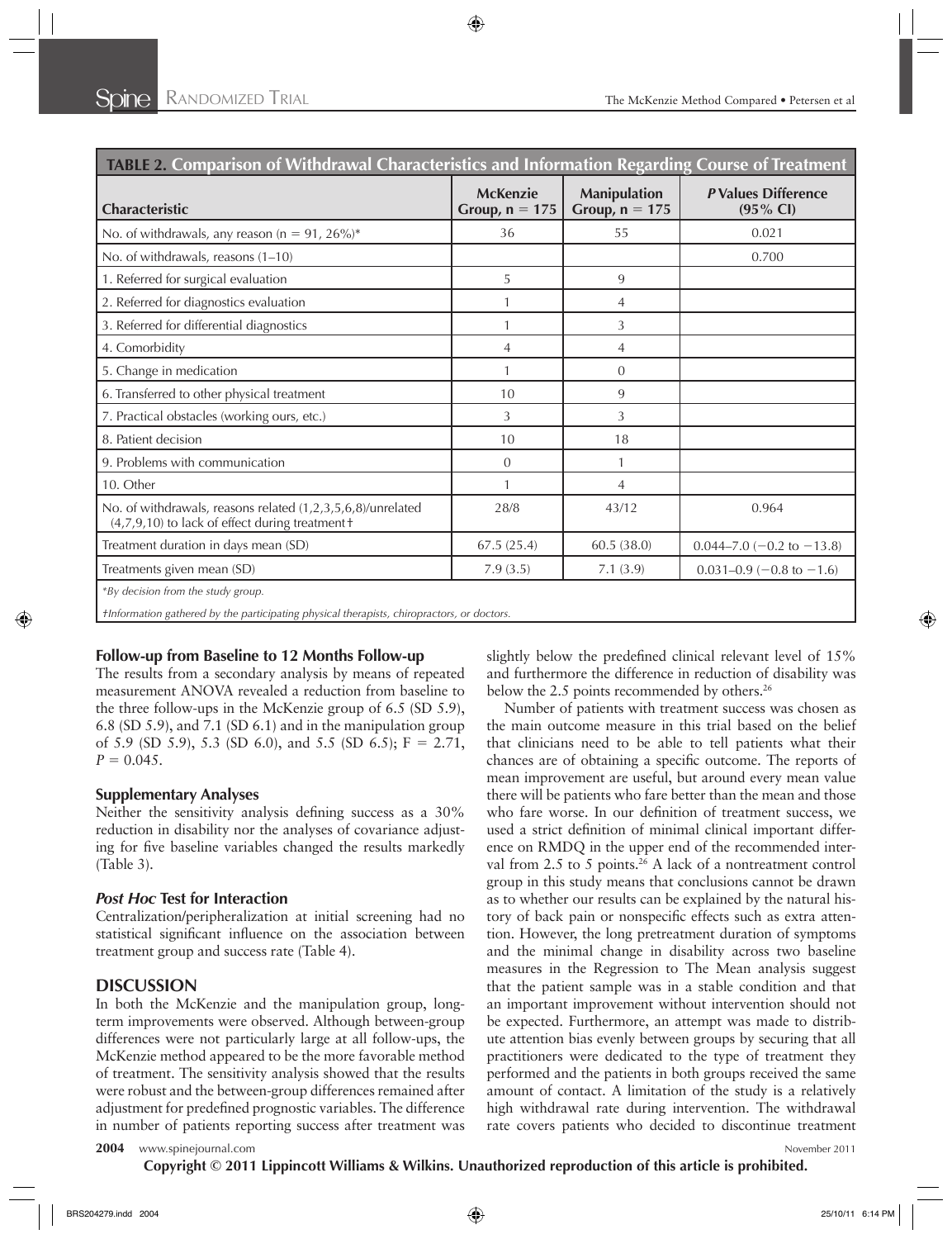|                                                                                                                                                                    |                                   |                                   | TABLE 3. Outcomes Post-treatment and at 2 and 12 Months Follow-up Post-treatment |                                   |                                |                                                           |                                   |                         |                                                           |
|--------------------------------------------------------------------------------------------------------------------------------------------------------------------|-----------------------------------|-----------------------------------|----------------------------------------------------------------------------------|-----------------------------------|--------------------------------|-----------------------------------------------------------|-----------------------------------|-------------------------|-----------------------------------------------------------|
| Outcomes                                                                                                                                                           | McKenzie<br>Group                 | Manipul.<br>Group                 | Between-group<br>$(95%$ CI), $P$<br><b>Difference</b>                            | McKenzie<br>Group                 | Manipulation<br>Group          | Between-group<br>$(95%$ Cl), $P$<br><b>Difference</b>     | McKenzie<br>Group                 | tion Group<br>Manipula- | Between-group<br>$(95%$ CI), $P$<br><b>Difference</b>     |
| treatment, $n = 329$<br>324 at 12 months)<br>No with success/<br>at 2 months, $n =$<br>$(n = 335 \text{ post} -$<br>total no. of<br>patients*                      | 116/172 (67%)                     | 98/163 (60%)                      | $(-0.47 \text{ to } 1.14)$<br>$P = 0.163$<br>$0.73 +$                            | 120/168 (71%)                     | 95/161 (59%)                   | $(0.36 \text{ to } 0.91)$<br>$P = 0.018$<br>$0.58 + 1$    | 113/161 (70%)                     | 101/163 (62%)           | $(0.44 \text{ to } 1.10)$<br>$P = 0.119$<br>$0.69 +$      |
| treatment, $n = 329$<br>324 at 12 months)<br>Adjusted resultst<br>at 2 months, $n =$<br>$(n = 335$ post-                                                           |                                   |                                   | $(0.47 \text{ to } 1.18)$<br>$P = 0.211$<br>$0.74 +$                             |                                   |                                | (0.37 to 0.95)<br>$P = 0.028$<br>$0.59 + 1$               |                                   |                         | $(0.44$ to $1.12)$<br>$P = 0.137$<br>$0.7 + 1$            |
| treatment, $n = 329$<br>no with success/total<br>324 at 12 months)<br>Sensitivity analysis:<br>at 2 months, $n =$<br>no. of patients #<br>$(n = 335 \text{ post-}$ | 120/172 (70%)                     | 98/163 (60%)                      | $(0.42 \text{ to } 1.03)$<br>$P = 0.065$<br>$0.65 +$                             | 120/168 (71%)                     | 98/161 (61%)                   | $(0.39 \text{ to } 0.99)$<br>$P = 0.044$<br>$0.62 +$      | 116/161 (72%)                     | 100/163 (61%)           | $(0.39 \text{ to } 0.98)$<br>$P = 0.042$<br>$0.62 +$      |
| treatment, $n = 329$<br>322 at 12 months)<br>at 2 months, $n =$<br>$(n = 335$ post-<br>Reduction in<br>disability§                                                 | $(5.6 \text{ to } 7.4)$<br>6.5    | (5.0 to 6.7)<br>5.8               | $(-0.6 \text{ to } 2.0)$<br>$P = 0.268$<br>$0.7\,$                               | $(5.8 \text{ to } 7.6)$<br>6.7    | $(4.3 \text{ to } 6.1)$<br>5.2 | (0.2 to 2.8)<br>$P = 0.022$ )<br>$\frac{5}{1}$            | (6.1 to 8.0)                      | (4.6 to 6.6)            | $(0.2 \text{ to } 2.9)$<br>$P = 0.030$<br>$\frac{5}{1}$   |
| treatment, $n = 329$<br>322 at 12 months)<br>Adjusted resultst<br>at 2 months, $n =$<br>$(n = 335 \text{ post-}$                                                   |                                   |                                   | $(-0.66 \text{ to } 1.73)$<br>$P = 0.381$<br>0.53                                |                                   |                                | $(0.15 \text{ to } 2.62)$<br>$P = 0.028$<br>$\frac{1}{4}$ |                                   |                         | $(0.12 \text{ to } 2.74)$<br>$P = 0.033$<br>$\frac{1}{4}$ |
| treatment, $n = 326$<br>Reduction in pain§<br>323 at 12 months)<br>at 2 months, $n =$<br>$(n = 333 \text{ post-}$                                                  | $(13.4 \text{ to } 17.4)$<br>15.3 | $(11.8 \text{ to } 15.8)$<br>13.8 | $(-1.2 \text{ to } 4.4)$<br>$P = 0.271$<br>1.6                                   | $(12.4 \text{ to } 16.4)$<br>14.4 | (11.1 to 14.9)<br>13.0         | $(-1.3 \text{ to } 4.1)$<br>$P = 0.309$<br>$\frac{4}{1}$  | $(12.9 \text{ to } 17.1)$<br>15.0 | (10.1 to 14.3)<br>12.2  | $(-0.2 \text{ to } 5.8)$<br>$P = 0.063$<br>2.8            |
| treatment, $n = 329$<br>323 at 12 months)<br>at 2 months, $n =$<br>on sick leave at<br>No still on sick<br>$(n = 332)$ post-<br>leave/total no.<br>baseline        | 30/65 (45%)                       | 15/47 (32%)                       | 218<br>$P = 0$ .                                                                 | 20/66 (30%)                       | 14/47 (30%)                    | $P = 0.930$                                               | 14/66 (21%)                       | 6/47 (13%)              | $= 0.219$<br>$\overline{a}$                               |
|                                                                                                                                                                    |                                   |                                   |                                                                                  |                                   |                                |                                                           |                                   |                         | (Continued)                                               |

**Spine** www.spinejournal.com **2005**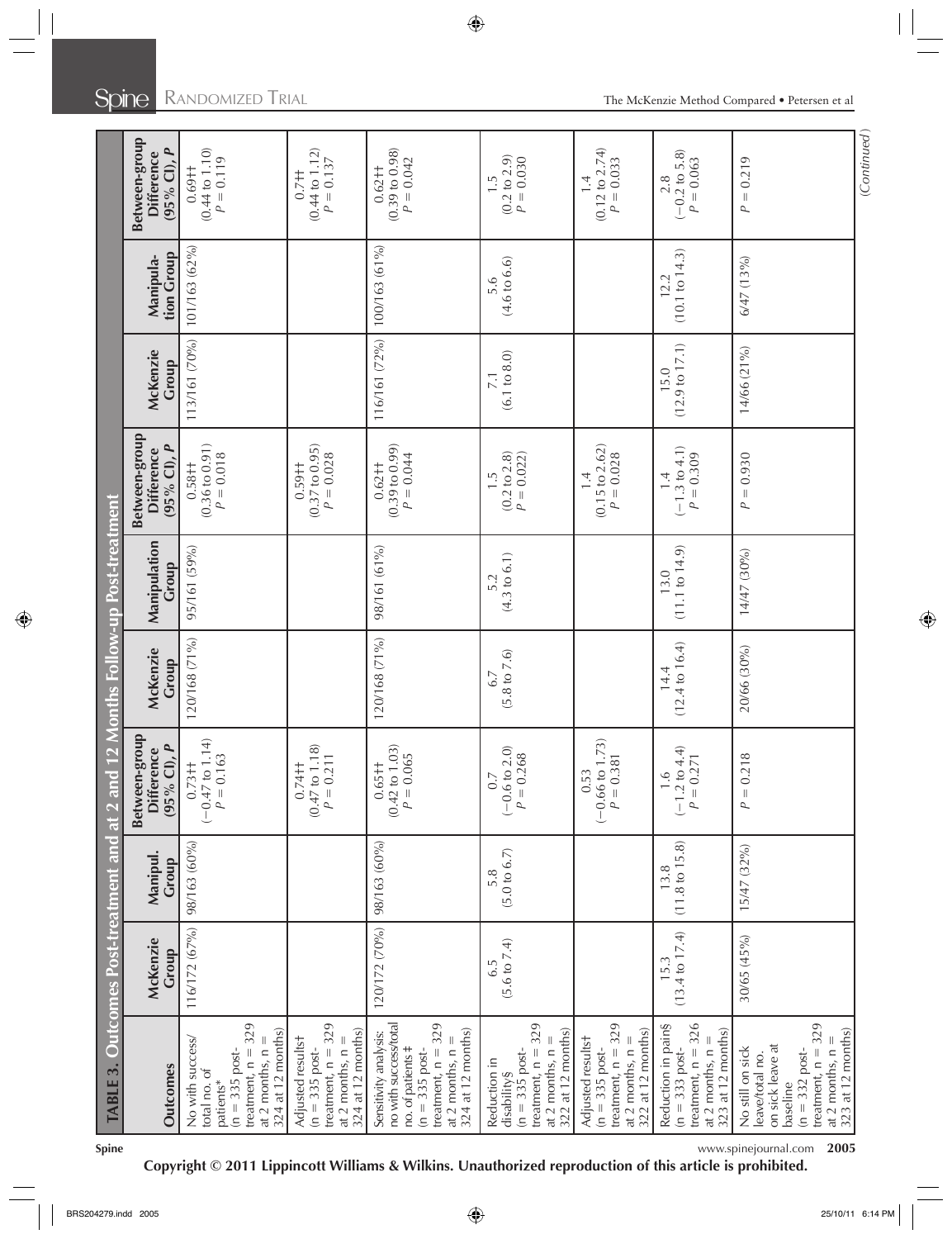| TABLE 3. (Continued)                                                                                                                          |                                |                                |                                                                             |                                |                       |                                                       |                                |                                         |                                                       |
|-----------------------------------------------------------------------------------------------------------------------------------------------|--------------------------------|--------------------------------|-----------------------------------------------------------------------------|--------------------------------|-----------------------|-------------------------------------------------------|--------------------------------|-----------------------------------------|-------------------------------------------------------|
| Outcomes                                                                                                                                      | McKenzie<br>Group              | Manipul.<br>Group              | Between-group<br>$(95\%$ CI), $P$<br><b>Difference</b>                      | McKenzie<br>Group              | Manipulation<br>Group | Between-group<br>$(95%$ Cl), $P$<br><b>Difference</b> | McKenzie<br>Group              | tion Group<br>Manipula-                 | Between-group<br>$(95%$ Cl), $P$<br><b>Difference</b> |
| treatment, $n = 323$<br>308 at 12 months)<br>at 2 months, $n =$<br>Days off work or<br>school in past 4<br>$(n = 325)$ post-<br>$w$ k¶        | $(3.6 \text{ to } 6.6)$<br>5.1 | (2.9 to 5.9)<br>4.4            | $(-1.4 \text{ to } 2.8)$<br>$P = 0.532$<br>$\ddot{\circ}$                   | $(2.4 \text{ to } 5.1)$<br>3.8 | (2.1 to 4.7)          | $(-1.5 \text{ to } 2.3)$<br>$P = 0.703$<br>0.4        | $(1.8 \text{ to } 4.5)$<br>3.2 | $(0.9 \text{ to } 2.9)$<br>$\ddot{0}$ . | $(-0.4 to 2.9)$<br>$P = 0.127$<br>$\ddot{1}$          |
| treatment, $n = 328$<br>Days with reduced<br>320 at 12 months)<br>at 2 months, $n =$<br>activity in past 4<br>$(n = 330)$ post-<br>$w$ k $\P$ | $(5.6 \text{ to } 8.5)$<br>7.0 | $(5.7 \text{ to } 8.9)$<br>7.3 | $(-2.4 \text{ to } 1.9)$<br>$P = 0.817$<br>$\overline{1}$<br>0.2            | $(4.7 \text{ to } 7.6)$<br>6.2 | (5.1 to 8.0)<br>6.5   | $(-2.4 \text{ to } 1.7)$<br>$P = 0.726$<br>0.4        | (4.0 to 6.8)<br>5.4            | $(4.2 \text{ to } 6.9)$<br>5.6          | $(-2.1 \text{ to } 1.8)$<br>$P = 0.887$<br>$-0.14$    |
| life general health§<br>treatment, $n = 321$<br>314 at 12 months)<br>at 2 months, $n =$<br>SF-36: quality of<br>$(n = 333 \text{ post-}$      | 72.1                           | 69.5                           | $\begin{array}{c} 2.6 \\ (-1.6 \text{ to } 6.8) \end{array}$<br>$P = 0.226$ | 70.4                           | 66.6                  | $(-0.9 \text{ to } 8.5)$<br>$P = 0.111$<br>3.8        | 69.5                           | 65.3                                    | $(-0.8 \text{ to } 9.2)$<br>$P = 0.101$<br>4.2        |
| treatment, $n = 329$<br>324 at 12 months)<br>at 2 months, $n =$<br>SF-36: quality of<br>life mental§<br>$(n = 334$ post-                      | 74.2                           | 74.2                           | $(-4.3 \text{ to } 4.3)$<br>$P=0.988$<br>$-0.03$                            | 76.5                           | 73.5                  | $(-1.2 \text{ to } 7.1)$<br>$P = 0.162$<br>3.0        | 76.2                           | 73.8                                    | $(-1.9 to 6.9)$<br>$P = 0.270$<br>2.5                 |
| patients $\ $ (n = 322<br>fecttotal no. of<br>post-treatment)<br>No with global<br>perceived ef-                                              | 81/169 (48%)                   | 53/153 (35%)                   | $P = 0.016$                                                                 |                                |                       |                                                       |                                |                                         |                                                       |
| 336 post-treatment)<br>treatment/total no.<br>of patients** ( $n =$<br>No satisfied with                                                      | 133/173 (77%)                  | 133/163<br>(82%)               | $P = 0.287$                                                                 |                                |                       |                                                       |                                |                                         |                                                       |
| No with contact to<br>health care in past<br>2 months/total no.<br>months, $n = 325$<br>at 12 months)<br>$(n = 330$ at 2<br>of patients       |                                |                                |                                                                             | 60/170 (35%)                   | 70/160 (44%)          | $P = 0.194$                                           | 87/162 (54%)                   | 89/163 (55%)                            | $P = 0.556$                                           |

2006 www.spinejournal.com November 2011

**Copyright © 2011 Lippincott Williams & Wilkins. Unauthorized reproduction of this article is prohibited.**

(*Continued* )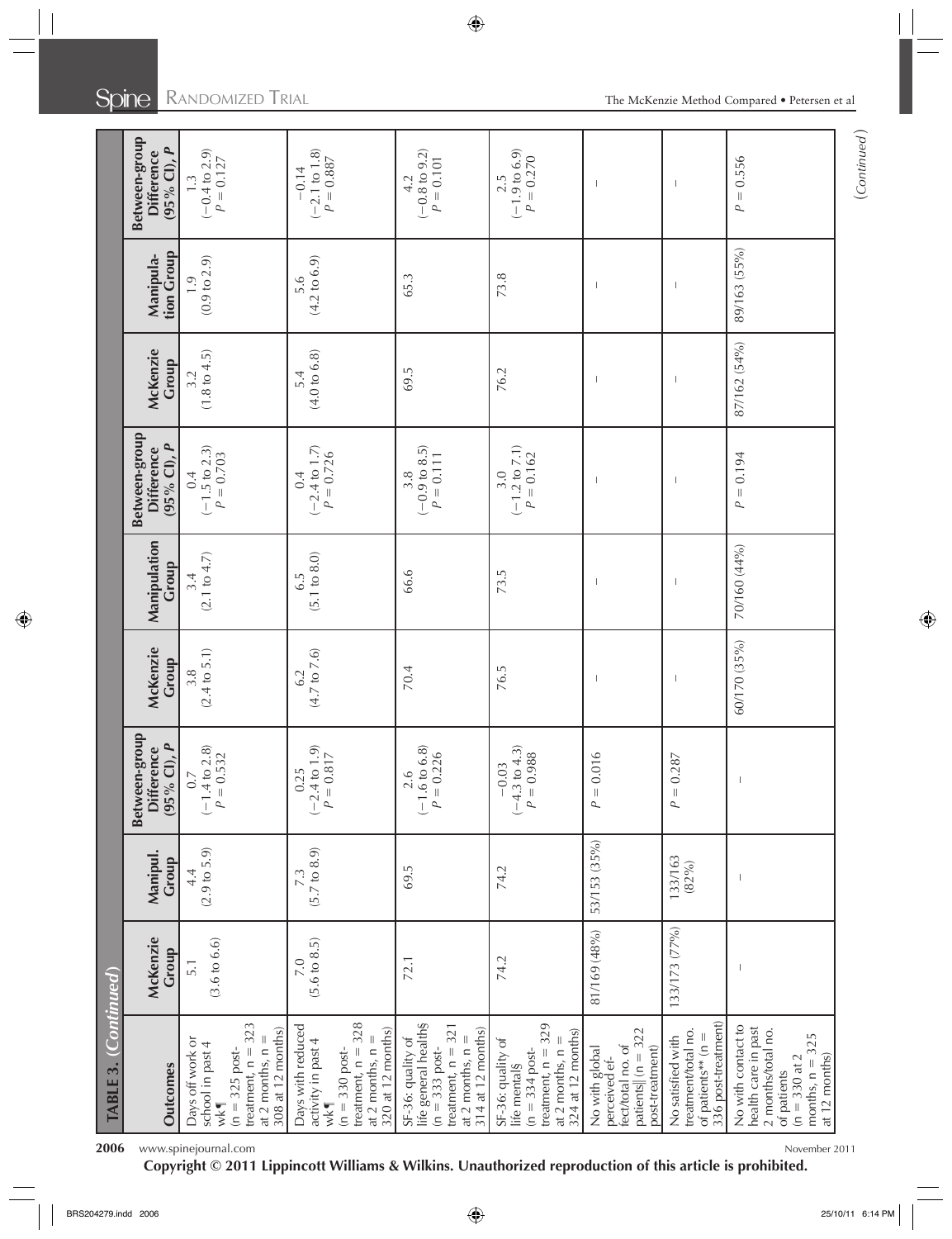| $\overline{a}$<br><b>Difference</b><br>$(95\%$ Cl),                                                                                                                                                               |                                 | <b>TABLE 4. Post Hoc Interaction Test</b>            |                                                                                                                                                                                                                                                                                                                                                                                                                            |     |
|-------------------------------------------------------------------------------------------------------------------------------------------------------------------------------------------------------------------|---------------------------------|------------------------------------------------------|----------------------------------------------------------------------------------------------------------------------------------------------------------------------------------------------------------------------------------------------------------------------------------------------------------------------------------------------------------------------------------------------------------------------------|-----|
|                                                                                                                                                                                                                   | <b>Variable</b>                 | <b>McKenzie</b>                                      | <b>Manipulation</b>                                                                                                                                                                                                                                                                                                                                                                                                        |     |
|                                                                                                                                                                                                                   | Centralizers<br>Peripheralizers | 105/151 (70%)<br>16/24(67%)                          | 92/156 (59%)<br>7/19 (37%)                                                                                                                                                                                                                                                                                                                                                                                                 | 0.2 |
| on a 5-point Likert scale (very dissatisfied, somewhat dissatisfied, neither satisfied nor dissatisfied, somewhat satisfied, very satisfied);                                                                     |                                 |                                                      | Note: No. of patients with successful outcome at 2 months follow u                                                                                                                                                                                                                                                                                                                                                         |     |
| Mo. of patients scoring completely cured_or Much improved_on a 6-point Likert scale (much worse, worsened, no change, improved, much improved, completely cured); 1 = worst, 6 = best.                            |                                 |                                                      | fied by treatment and centralization/peripheralization; $N = 350$ .                                                                                                                                                                                                                                                                                                                                                        |     |
|                                                                                                                                                                                                                   |                                 | peripheralization with regard to successful outcome. | *Breslow-Day Test for interaction between treatment and centraliza                                                                                                                                                                                                                                                                                                                                                         |     |
|                                                                                                                                                                                                                   |                                 | No. of patients with success/total no. of patients.  |                                                                                                                                                                                                                                                                                                                                                                                                                            |     |
|                                                                                                                                                                                                                   |                                 |                                                      | during the course as well as patients that were excl<br>decision of the practitioner. The majority withdrew<br>excluded for reasons likely to be related to lack of tr<br>effect (43 patients in the manipulation group $\nu$ s. 2<br>McKenzie group). The difference in withdrawal rate                                                                                                                                   |     |
|                                                                                                                                                                                                                   |                                 |                                                      | groups supports the conclusion that the McKenzie tr<br>was the most suitable for our patient sample. A differ<br>proportions of this magnitude is not likely to be ex<br>by an unequal distribution of candidates for The M<br>method and Manipulation withdrawal/exclusion as a<br>of randomization especially because the patients' expe<br>to improvement were similar in the groups. Most                              |     |
|                                                                                                                                                                                                                   |                                 |                                                      | patients responded to follow-up questionnaires are<br>included in the intention-to-treat analysis. This pr<br>appears reasonable also from a clinical perspective, in<br>as there was a large difference between groups in tl<br>ber of patients withdrawing or already excluded after                                                                                                                                     |     |
|                                                                                                                                                                                                                   |                                 | the McKenzie group) (data not presented).            | visit (16 patients in the manipulation group $\nu$ s. 1 pa<br>Unfortunately, the enrolment of patients had to be<br>before the planned sample size was reached due to a cl<br>overall patient care politics by decision of the manage                                                                                                                                                                                      |     |
|                                                                                                                                                                                                                   |                                 |                                                      | the Back Center Copenhagen. Although the study was<br>underpowered at long-term follow-up, the narrow<br>confidence intervals suggests that type II error is unlik<br>This trial compared the effectiveness of treatmen<br>monly used in primary care. However, the generaliza<br>our treatment results might be hampered by the fact the                                                                                  |     |
|                                                                                                                                                                                                                   | by highly skilled clinicians.   |                                                      | cal decision making was performed without standar<br>What is new in this study is the inclusion of patie<br>persistent LBP and a changeable symptomatology,<br>both centralizers and peripheralizers during initial sc                                                                                                                                                                                                     |     |
|                                                                                                                                                                                                                   |                                 |                                                      | Based on a randomized study it has been concluded t<br>tralizers do better than noncentralizers when treated<br>McKenzie method compared to other types of trea<br>However, the poor outcome reported among noncen<br>in that study might be related to patients with no cl                                                                                                                                                |     |
| t+Odds ratio (95% confidence interval) for success in the manipulation compared to the McKenzie group.<br>**No. of patients scoring very satisfied_ or somewhat satisfied_ with treatment<br>1 = worst, 5 = best. |                                 |                                                      | symptoms during initial examination. In our post hoc<br>of interaction, centralization was not a treatment effe-<br>fier. Also the value of centralization as a prognostic fa<br>outcome (regardless of treatment) shown in earlier<br>has been challenged by recent published data. <sup>38,39</sup> The<br>remains: are centralization and peripheralization pro<br>factors regardless of treatment or are they treatmen |     |

|                                                                                                                                                    | <b>TABLE 4. Post Hoc Interaction Test</b> |                                                                         |                |  |  |
|----------------------------------------------------------------------------------------------------------------------------------------------------|-------------------------------------------|-------------------------------------------------------------------------|----------------|--|--|
| <b>Variable</b>                                                                                                                                    | <b>McKenzie</b>                           | <b>Manipulation</b>                                                     | $\mathbf{p}^*$ |  |  |
| Centralizers                                                                                                                                       | 105/151 (70%)                             | 92/156 (59%)                                                            | 0.26           |  |  |
| Peripheralizers                                                                                                                                    | 16/24(67%)                                | 7/19(37%)                                                               |                |  |  |
| Note: No. of patients with successful outcome at 2 months follow up strati-<br>fied by treatment and centralization/peripheralization; $N = 350$ . |                                           |                                                                         |                |  |  |
| peripheralization with regard to successful outcome.                                                                                               |                                           | *Breslow-Day Test for interaction between treatment and centralization/ |                |  |  |

during the course as well as patients that were excluded by decision of the practitioner. The majority withdrew or was excluded for reasons likely to be related to lack of treatment effect (43 patients in the manipulation group *vs.* 28 in the McKenzie group). The difference in withdrawal rate between groups supports the conclusion that the McKenzie treatment was the most suitable for our patient sample. A difference in proportions of this magnitude is not likely to be explained by an unequal distribution of candidates for The McKenzie method and Manipulation withdrawal/exclusion as an effect of randomization especially because the patients' expectations to improvement were similar in the groups. Most of these patients responded to follow-up questionnaires and were included in the intention-to-treat analysis. This procedure appears reasonable also from a clinical perspective, inasmuch as there was a large difference between groups in the number of patients withdrawing or already excluded after the first visit (16 patients in the manipulation group *vs.* 1 patient in the McKenzie group) (data not presented).

Unfortunately, the enrolment of patients had to be stopped before the planned sample size was reached due to a change in overall patient care politics by decision of the management of the Back Center Copenhagen. Although the study was slightly underpowered at long-term follow-up, the narrowness of confidence intervals suggests that type II error is unlikely.

This trial compared the effectiveness of treatments commonly used in primary care. However, the generalizability of our treatment results might be hampered by the fact that clinical decision making was performed without standardization by highly skilled clinicians.

What is new in this study is the inclusion of patients with persistent LBP and a changeable symptomatology, that is, both centralizers and peripheralizers during initial screening. Based on a randomized study it has been concluded that centralizers do better than noncentralizers when treated with the McKenzie method compared to other types of treatment.<sup>37</sup> However, the poor outcome reported among noncentralizers in that study might be related to patients with no change in symptoms during initial examination. In our *post hoc* analysis of interaction, centralization was not a treatment effect modifier. Also the value of centralization as a prognostic factor for outcome (regardless of treatment) shown in earlier studies<sup>20</sup> has been challenged by recent published data.<sup>38,39</sup> The question remains: are centralization and peripheralization prognostic factors regardless of treatment or are they treatment effect modifiers related to a specific treatment?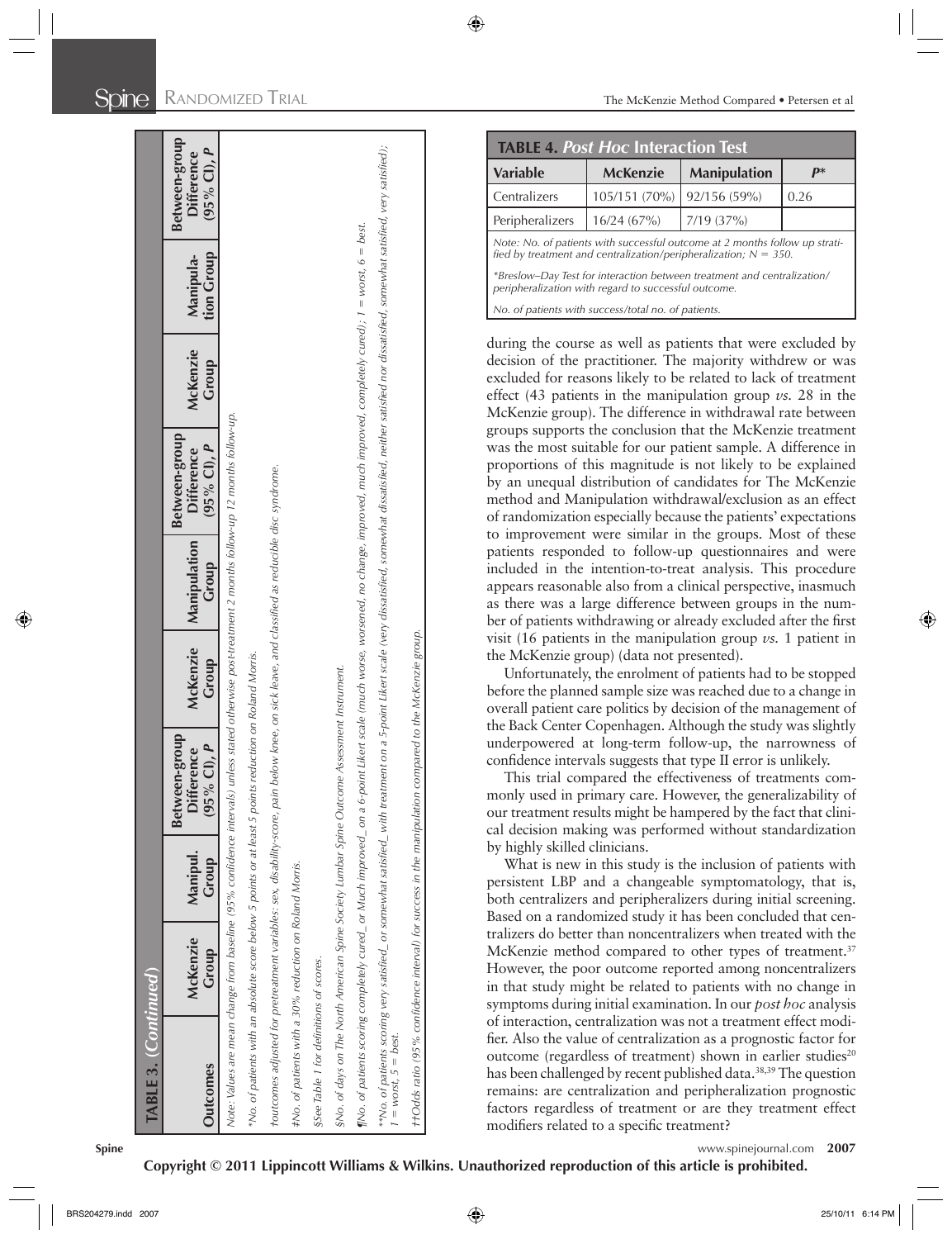We used particularly strict criteria for centralization or peripheralization of symptoms<sup>16</sup> because these have demonstrated an association with positive discography.<sup>18</sup> We recognize that the diagnostic value of discography is controversial, 40 however, when performed with determination of a control disc, there appears to be no other means of directly challenging the intervertebral disc to detect if it is the source of LBP.<sup>41</sup> The majority of patients were classified as reducible disc syndromes based on the finding of centralization of symptoms from a distal to a more proximal body part. Although previous studies<sup>37,42</sup> have used more liberal definitions of centralization, results of those studies might indicate that such a subgroup of patients would profit the most from the McKenzie method. On the other hand, a recent review concluded that patients with signs of a possible lumbar disc disease with or without nerve involvement often undergo spinal manipulative treatment in practice and the hypothesis that high-velocity spinal manipulation may be effective in these patients is supported by current evidence.<sup>43</sup>

In our study, the number of patients with clinical signs of nerve root involvement was distributed evenly between treatment groups, but more patients in the manipulation group were referred to surgical evaluation for this reason (nine patients in the manipulation group  $\nu s$ . five in the McKenzie group) (Table 2). Although this small number of patients is not likely to influence the overall outcomes, this finding suggests that the McKenzie method should be recommended as the first choice for the treatment of these patients.

The within-group results of our study might indicate that the manipulative approach to patients with centralization of peripheralization of symptoms should be considered, if the McKenzie method fails to provide improvement.

The most apparent differences between the treatments compared in this study were as follows: treatment by the McKenzie method was mainly performed by patient generated force using repeated or static movements to end range of motion in a direction that relieves the patient's symptoms during physical examination, where as spinal manipulation was mainly performed by manually generated force using a single thrust movement with low amplitude in a direction of restricted movement as judged by clinical examination. Both treatment methods, however, intended to mobilize intervertebral spinal joints, and both were monitored by the patient's pain response during the course of treatment. Thus, both treatments are likely to influence the same pain mechanism. This might be one of the possible explanations for the relatively modest difference between treatments in our patients.

Evidence from randomized trials in clinical subgroups of patients comparable to ours have provided promising results in patients with predominantly acute and subacute LBP.<sup>13,14,37,42</sup> Those studies did not intent to suggest a possible pathoanatomical condition, but rather to delineate a subgroup of patients with increased chance of responding to a specific intervention. They have included a broader group of patients with a directional preference, that is, a favorable response to end range motion tests during physical examination regardless of whether the response was centralization or just an improvement in intensity of symptoms. The study by Long *et al*<sup>37</sup> with 2 weeks follow up found greater improvement by the McKenzie method when compared with general mobilizing and stretching exercises. The study by Browder *et al*<sup>42</sup> with 6 months follow-up suggests substantial benefit of the McKenzie method compared with lumbar strengthening exercises. Schenk *et al*14 found greater improvement by the McKenzie method as compared with that of spinal manipulation, where as Erhard *et al*13 reached the opposite conclusion. Both of the latter studies, however, were hampered by a low methodologic quality (small sample size, only short-term follow-up, and/or blinding of investigator uncertain). In addition, all of the four abovementioned studies are subjected to the risk of intervention bias inasmuch as the same practitioner performed both of the treatments compared. In a recent study, Kilpikoski *et al*15 performed a secondary analysis of data from their earlier published trial<sup>9</sup> comparing the McKenzie method with manipulation. Only patients classified as centralizers were included. Although it suffered from small sample size, the study found a tendency in favor of the McKenzie method compared with manipulation that reached a statistical significance only in reduction of disability at 6 months follow-up.

Given the promising preliminary results in the literature and the improvement rate achieved in both our treatment groups, a future research area would be to explore clinical findings that identify which patients respond better to the McKenzie method or manipulation in patients with acute, subacute, or chronic LBP. Furthermore it seems worthwhile to test the effects of a combination of the two treatments as suggested by the results of a series of case reports.<sup>44</sup>

# ➢ **Key Points**

- $\Box$  The McKenzie-method and spinal manipulation are recommended treatments for patients with persistent nonspecific LBP. Preliminary evidence from low-quality studies comparing the two interventions is promising although results from those studies have only been reported in populations with acute or subacute low back and mainly for short-term outcomes.
- $\square$  In patients with persistent LBP showing centralization or peripheralization of symptoms, this study found the McKenzie-method to be more effective than spinal manipulation when applied adjunctive to information and advice, although clinical relevance is questionable.
- $\Box$  The between-group differences in outcome were most apparent 2 and 12 months after the completion of treatment. However, differences were not particularly large.
- $\Box$  The results of this study support the value of a classification approach based on clinical examination findings in the management of patients with LBP in primary care.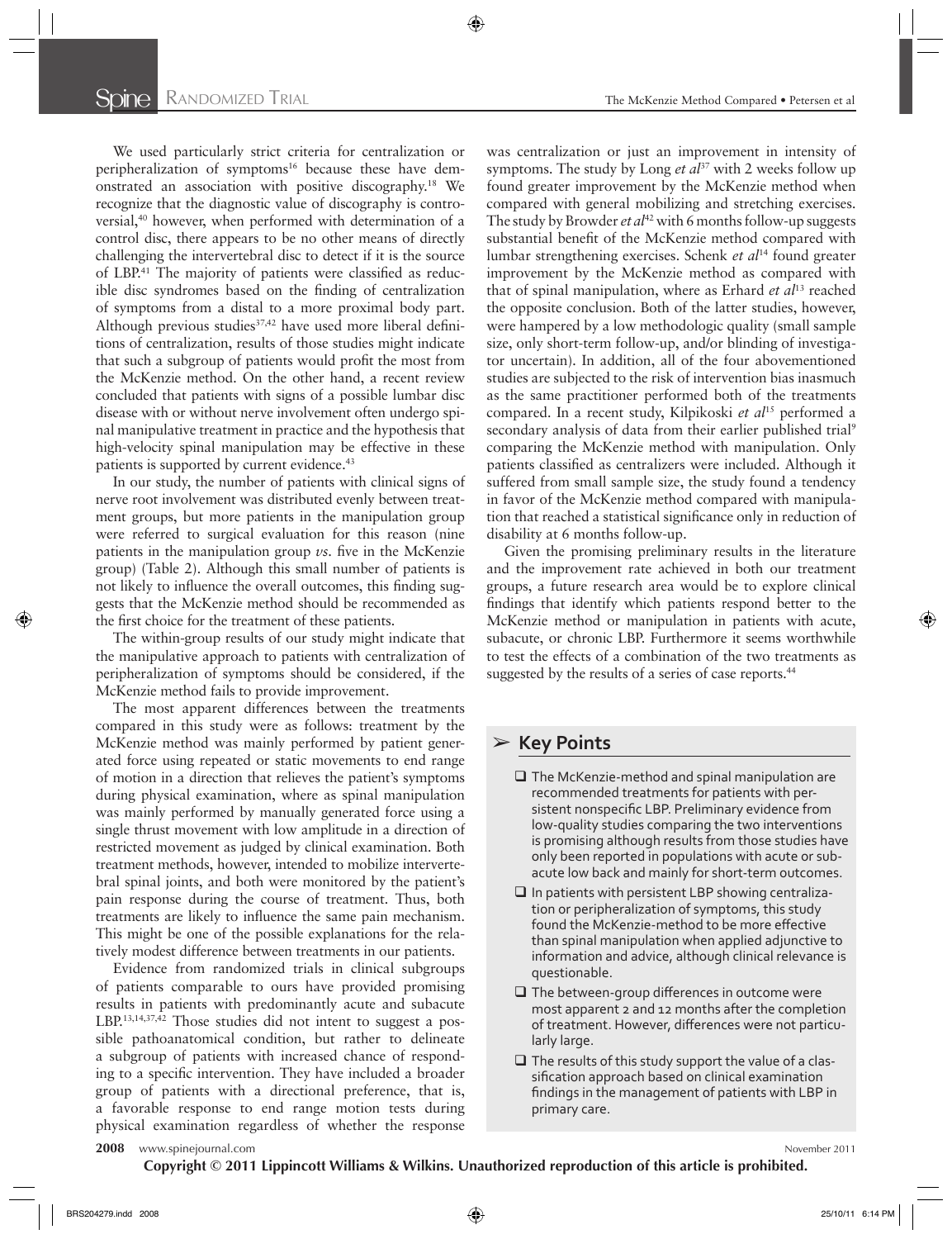### **Acknowledgments**

We thank the participating practitioners (not already mentioned in the list of authors) Charlotte Krogh, Jette Toldam, Lone Frandsen, Charlotte Engmann, Kirsten Moeller, and Niels Wagner as well as the rheumatologists Rene Donde and Bo Pedersen for their time and effort. We thank Charlotte le Boeuff-Yde and Claus Manniche for methodologic comments on an initial version of the protocol, Berit Austeen for persistency in data collection at follow-up, and Mark Laslett for language corrections.

#### **References**

- 1. NFO WorldGroup. Pain in Europe. 2007. Available at: http://www. paineurope.com.Accessed June 2011.
- 2. Waddell G, Burton AK, Main CJ. Screening to Identify People *at Risk of Long-Term Incapacity for Work*. *A conceptual and*  scientific review. London: Royal Society of Medicine Press Ltd.; 2003.
- 3. Leboeuf-Yde C, Klougart N, Lauritzen T. How common is low back pain in the Nordic population? Spine 1996;21:1518-25.
- 4. Pengel HM, Maher CG, Refshauge KM. Systematic review of conservative interventions for subacute low back pain . *Clin Rehabil*  $2002:16:811 - 20.$
- 5. Hestbaek L, Leboeuf-Yde C, Manniche C. Low back pain: what is the long term course? A review of studies of general patient populations. *Eur Spine J* 2003;12:149-65.
- 6. NHS. Early management of persistent non-specific low back pain. *NICE Clinical Guideline 88.* UK: National Institute for Health and Clinical Excellence; 2009.
- 7. Chou R, Qaseem A, Snow V, et al. Diagnosis and treatment of low back pain: a joint clinical practice guideline from the American College of Physicians and the American Pain Society . *Ann Intern Med* 2007 ; 147 : 478 – 91 .
- 8. Cherkin DC, Battie MC, Deyo RA, et al. A comparison of physical therapy, chiropractic manipulation, and provision of an educational booklet for the treatment of patients with low back pain . *N Engl J Med* 1998;339:1021-9.
- 9. Paatelma M, Kilpikoski S, Simonen R, et al. Orthopaedic manual therapy, McKenzie method or advice only for low back pain in working adults. A randomized controlled trial with 1 year follow-up. *J Rehabil Med* 2008;40:858-63.
- 10. Borkan JM, Cherkin DC. An agenda for primary care research on low back pain. Spine 1996;21:2880-4.
- 11. Foster NE, Dziedzic KS, van Der Windt DA, et al. Research priorities for non-pharmacological therapies for common musculoskeletal problems: nationally and internationally agreed recommendations . *BMC Musculoskelet Disord* 2009;10:3.
- 12. Hancock MJ, Maher CG, Latimer J, et al. Systematic review of tests to identify the disc, SIJ or facet joint as the source of low back pain . Eur Spine J 2007;10:1539-50.
- 13. Erhard RE, Delitto A, Cibulka MT. Relative effectiveness of an extension program and a combined program of manipulation and flexion and extension exercises in patients with acute low back syndrome. *Phys Ther* 1994;74:1093-100.
- 14. Schenk RJ, Josefczyk C, Kopf A. A randomized trial comparing interventions in patients with lumbar posterior derangement . *J Man Manipul Ther* 2003;11:95-102.
- 15. Kilpikoski S, Alen M, Paatelma M, et al. Outcome comparison among working adults with centralizing low back pain: secondary analysis of a randomized controlled trial with 1-year follow-up. *Adv Physiother* 2009;11:210–7.
- 16. Petersen T. Diagnostic classification of non-specific low back pain. A new system integrating patho-anatomic and clinical categories . *Physiother Theory Pract* 2003;19:213–37.
- 17. Petersen T, Olsen S, Laslett M, et al. Inter-tester reliability of a new diagnostic classification system for patients with non-specific low back pain. *Aust J Physiother* 2004;50:85-94.
- 18. Laslett M, Oberg B, Aprill CN, et al. Centralization as a predictor of provocation discography results in chronic low back pain, and the influence of disability and distress on diagnostic power. Spine *J* 2005 ; 5 : 370 – 80 .
- 19. Waddell G, McCulloch JA, Kummel E, et al. Nonorganic physical signs in low-back pain. *Spine* 1980;5:117-25.
- 20. Aina A, May S, Clare H. The centralization phenomenon of spinal symptoms—a systematic review. *Man Ther* 2004;9:134-43.
- 21. McKenzie RA, May S. The Lumbar Spine: Mechanical Diagnosis  $\acute{\sigma}$  Therapy. Waikanae, New Zealand: Spinal Publications; 2003.
- 22. McKenzie RA. *Treat Your Own Back*. New Zealand: Spinal Publications New Zealand Ltd.; 1997.
- 23. Burton AK, Waddell G, Tillotson KM, et al. Information and advice to patients with back pain can have a positive effect. A randomized controlled trial of a novel educational booklet in primary care. Spine 1999;24:2484-91.
- 24. Patrick DL, Deyo RA, Atlas SJ, et al. Assessing health-related quality of life in patients with sciatica. *Spine* 1995;20:1899-908.
- 25. Albert H, Jensen AM, Dahl D, et al. Criteria validation of the Roland Morris questionnaire. A Danish translation of the international scale for the assessment of functional level in patients with low back pain and sciatica [Kriterievalidering af Roland Morris Spørgeskemaet - Et oversat internationalt skema til vurdering af ændringer i funktionsniveau hos patienter med lædesmerter og ischias]. *Ugeskr Laeger* 2003;165:1875-80.
- 26. Bombardier C, Hayden J, Beaton DE. Minimal clinically important difference. Low back pain: outcome measures . *J Rheumatol* 2001;28:431-8.
- 27. Ostelo RW, de Vet HC. Clinically important outcomes in low back pain. Best Pract Res Clin Rheumatol 2005;19:593-607.
- 28. Manniche C, Asmussen K, Lauritsen B, et al. Low Back Pain Rating scale: validation of a tool for assessment of low back pain . *Pain* 1994;57:317-26.
- 29. van der RN, Ostelo RW, Bekkering GE, et al. Minimal clinically important change for pain intensity, functional status, and general health status in patients with nonspecific low back pain. Spine 2006 ; 31 : 578 – 82 .
- 30. Ware JE. SF-36 health survey update. Spine 2000;25:3130-9.
- 31. Deyo RA, Battie M, Beurskens AJ, et al. Outcome measures for low back pain research. A proposal for standardized use . *Spine* 1998;23:2003-13.
- 32. Ostelo RW, Deyo RA, Stratford P, et al. Interpreting change scores for pain and functional status in low back pain: towards international consensus regarding minimal important change. Spine 2008;33:90-4.
- 33. Lauridsen HH, Hartvigsen J, Manniche C, et al. Responsiveness and minimal clinically important difference for pain and disability instruments in low back pain patients . *BMC Musculoskelet Disord* 2006;7:82
- 34. Morton V, Torgerson DJ. Effect of regression to the mean on decision making in health care. *BMJ* 2003;326:1083-4.
- 35. Whitney CW, Von Korff M. Regression to the mean in treated versus untreated chronic pain. *Pain* 1992;50:281-5.
- 36. Little P, Lewith G, Webley F, et al. Randomised controlled trial of Alexander technique lessons, exercise, and massage (ATEAM) for chronic and recurrent back pain. *BMJ* 2008; 337 : a884 .
- 37. Long A, Donelson R, Fung T. Does it matter which exercise? A randomized control trial of exercise for low back pain . *Spine* 2004;29:2593-602.
- 38. Christiansen D, Larsen K, Jensen OK, et al. Pain response classification does not predict long-term outcome in sick-listed low back pain patients. *J Orthop Sports Phys Ther* 2010;40:606-15.
- 39. Schmidt I, Rechter L, Hansen VK, et al. Prognosis of subacute low back pain patients according to pain response. *Eur Spine J* 2008;17:57-63.
- 40. Chou R, Loeser JD, Owens DK, et al. Interventional therapies, surgery, and interdisciplinary rehabilitation for low back pain: an evidence-based clinical practice guideline from the American Pain Society. Spine 2009;34:1066-77.